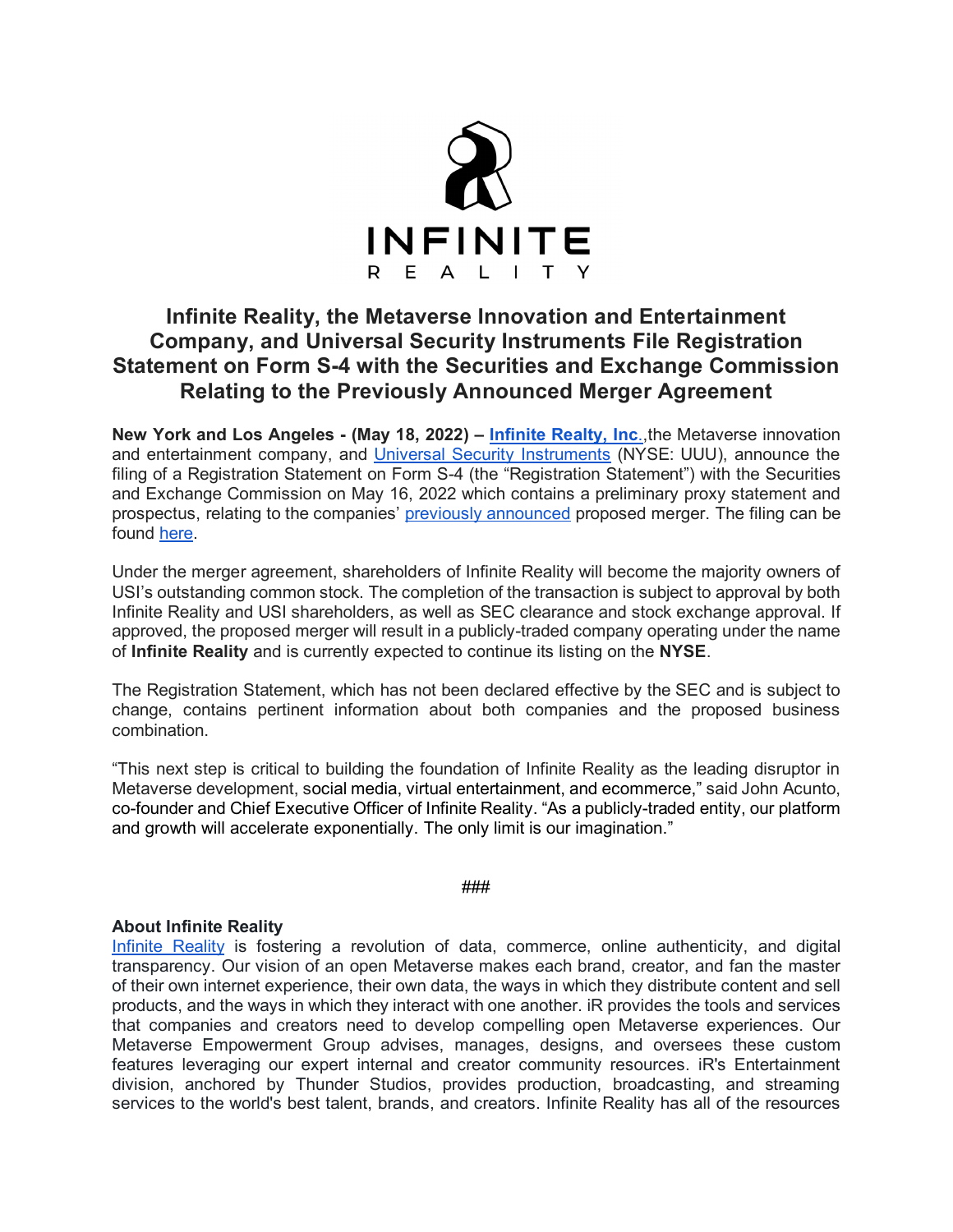to seamlessly create and broadcast content into and from the Metaverse. For more information visit [theinfinitereality.com.](https://theinfinitereality.com/)

## **About Universal Security Instruments, Inc.**

USI is a U.S.-based manufacturer and distributor of safety and security devices. Founded in 1969, the Company has a 53-year heritage of developing innovative and easy-to-install products, including smoke, fire and carbon monoxide alarms. For more information on USI, visit our website at [universalsecurity.com](http://www.universalsecurity.com/) (NYSE: UUU).

## **Important Information About the Proposed Merger and Where to Find It**

In connection with the proposed merger USI has filed a preliminary proxy statement and prospectus and plans to file other relevant materials with the SEC, including amendments to the Registration Statement, which will include a definitive proxy statement/prospectus of USI relating to the proposed business combination. Any definitive proxy statement/prospectus of USI will be mailed to stockholders of USI if and when available. INVESTORS AND SECURITY HOLDERS OF USI AND INFINITE REALITY ARE URGED TO READ THESE MATERIALS CAREFULLY AND IN THEIR ENTIRETY WHEN THEY BECOME AVAILABLE BECAUSE THEY WILL CONTAIN IMPORTANT INFORMATION ABOUT USI, INFINITE REALITY, THE PROPOSED MERGER, AND RELATED MATTERS.

Investors and security holders will be able to obtain free copies of the preliminary and definitive proxy statement/prospectus and other documents filed by USI with the SEC (when they become available) through the website maintained by the SEC at [www.sec.gov.](https://www.globenewswire.com/Tracker?data=NvLhDTe1j9mCP0dZE2w-LrG97Tu9r_tJEXGFC6I4saN-ufZWg0yFRv53k-u3UDHphnYSv30q8xgCwofg0kDYre5VuW7IXixnT0bSJwM13I1QPpC_gNQ-rpqEdRtRi9bm2CuoSAFhgEB-6qUko9etAh7-0WOuZFN_c2mdCNQ9V5c63dtiyMMf9Ye9cE63pFI0oRpAdslONs8-LKvzvEwXdKWtktAWfodQiTRpQqVLUzECkn8Ga7iYLDEiMFJkWAp2eulnwYNweq3kUe4cEoqqoM69E0YDokIhnzk89qU8NDJvX-X0puaS27-4lwIWfLBn6lZLBfNgboGLWJeMCSzqSgNpP85R_jBdnaCmJULHCMs=) In addition, investors and security holders will be able to obtain free copies of the proxy statement/prospectus and other documents filed by USI with the SEC by written request to: Universal Security Instruments, Inc.,11407 Cronhill Drive, Suite A, Owings Mills, MD 21117, Attention: Harvey B. Grossblatt, President and Chief Executive Officer.

# **No Offer or Solicitation**

This communication shall not constitute an offer to sell or the solicitation of an offer to sell or the solicitation of an offer to buy any securities, nor shall there be any sale of securities in any jurisdiction in which such offer, solicitation or sale would be unlawful prior to registration or qualification under the securities laws of any such jurisdiction. No offering of securities in connection with the proposed merger shall be made except by means of a prospectus meeting the requirements of Section 10 of the Securities Act of 1933, as amended.

## **Participants in the Solicitation**

USI and Infinite Reality and their respective directors and executive officers may be deemed to be participants in the solicitation of proxies from the stockholders of USI in connection with the proposed business combination. Additional information regarding the special interests of these directors and executive officers in the proposed business combination will be included in the proxy statement/prospectus referred to above. Investors and security holders will be able to obtain additional information regarding the proposed merger once it becomes available. You may obtain free copies of these documents as described in the preceding paragraph.

## **Forward-Looking Statements**

Except for historical information, certain matters discussed in this communication contain forwardlooking statements. USI and Infinite Reality generally identify forward-looking statements by terminology such as may, should, expects, plans, anticipates, could, intends, target, projects, contemplates, believes, estimates, predicts, potential or continue or the negative of these terms or other similar words.